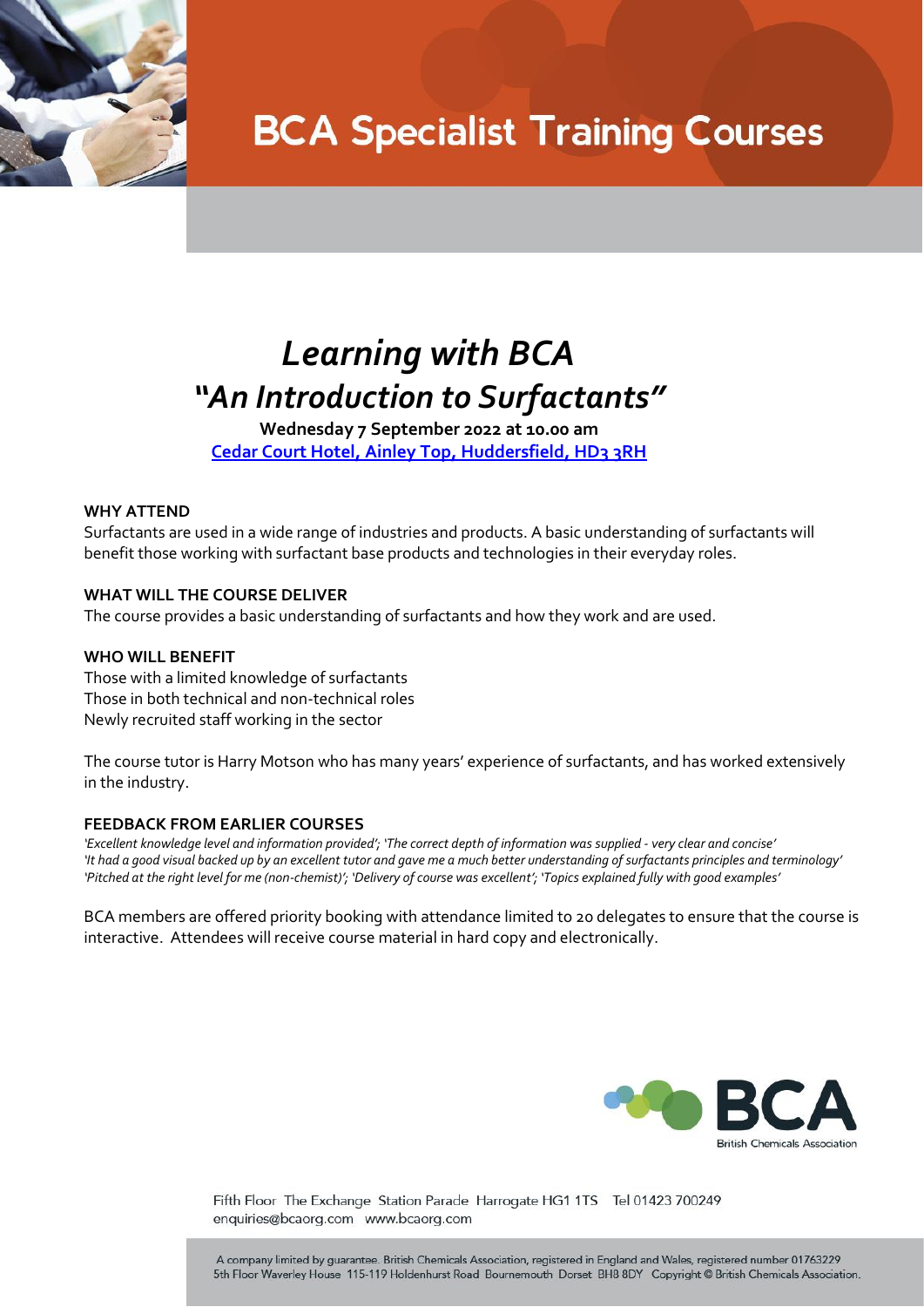

# **BCA Specialist Training Courses**

### *"An Introduction to Surfactants"*

 **Wednesday 7 September 2022 at 10.00 am**

| 09.30 | Registration and refreshments                                                                                                                |
|-------|----------------------------------------------------------------------------------------------------------------------------------------------|
|       |                                                                                                                                              |
| 10.00 | <b>Brief history of surfactants</b>                                                                                                          |
|       | What is a surfactant?<br>- functionality of surfactants                                                                                      |
|       | Surfactancy - including properties such as cloud point, HLB and Krafft point                                                                 |
|       | Effects delivered - including wetting, foaming, detergency, emulsification                                                                   |
|       |                                                                                                                                              |
| 12.30 | Lunch                                                                                                                                        |
|       |                                                                                                                                              |
| 13.15 | <b>Types of surfactant</b>                                                                                                                   |
|       | - Nonionic, anionic, cationic and amphoteric                                                                                                 |
|       | - Properties, effects and uses                                                                                                               |
|       | <b>Applications of surfactants</b>                                                                                                           |
|       | - Overview of application of surfactants including cleaning, personal care, paints and coatings,                                             |
|       | crop protection, etc                                                                                                                         |
|       | <b>Environmental and regulatory issues</b><br>- Brief introduction and overview of environmental and regulatory issues affecting surfactants |
|       |                                                                                                                                              |
|       |                                                                                                                                              |

15.30 Close



Fifth Floor The Exchange Station Parade Harrogate HG1 1TS Tel 01423 700249 enquiries@bcaorg.com www.bcaorg.com

A company limited by guarantee. British Chemicals Association, registered in England and Wales, registered number 01763229 5th Floor Waverley House 115-119 Holdenhurst Road Bournemouth Dorset BH8 8DY Copyright @ British Chemicals Association.